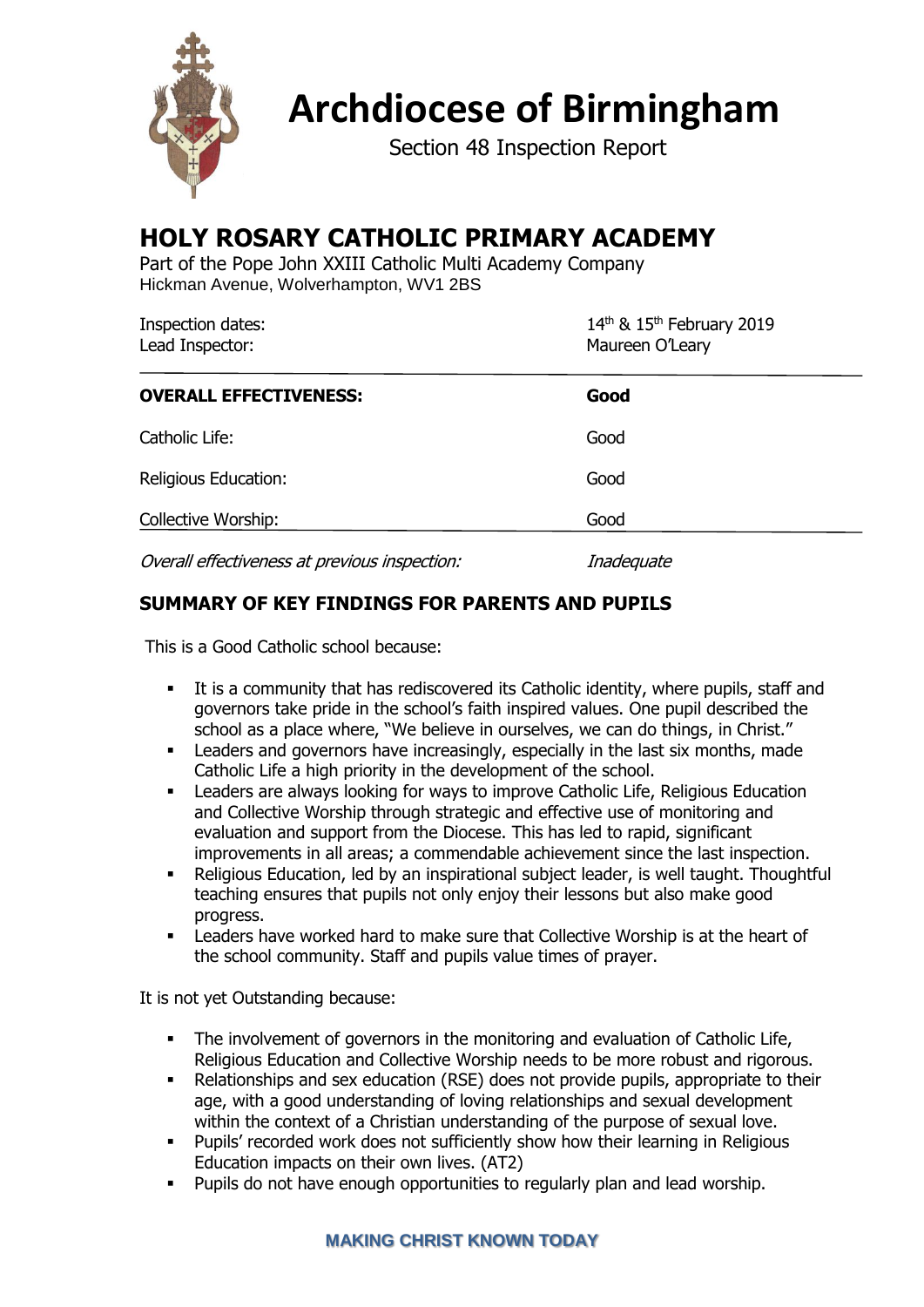# **FULL REPORT**

### **What does the school need to do to improve further?**

- Involve governors regularly in the strategic monitoring and evaluation of Catholic Life, Religious Education and Collective Worship.
- Conduct an audit of current RSE, before planning and implementing a new scheme of work.
- Provide more tasks for pupils that allow them to show their learning from Religious Education.
- Building on the work of the pupil Religious Education ambassadors, enable more pupils to regularly plan and lead class-based worship.

# **THE CATHOLIC LIFE OF THE SCHOOL**

| The quality of the Catholic Life of the school.                                                                   | Good |
|-------------------------------------------------------------------------------------------------------------------|------|
| The extent to which pupils contribute to and benefit from the Catholic<br>Life of the school.                     | Good |
| The quality of provision for the Catholic Life of the school.                                                     | Good |
| How well leaders and governors promote, monitor and evaluate the<br>provision of the Catholic Life of the school. | Good |

### **The extent to which pupils contribute to and benefit from the Catholic Life of the school.**

### **The quality of provision for the Catholic Life of the school.**

- Through their involvement in the mission statement review, pupils, staff, governors and the parish priest have a secure understanding of its meaning. The pupils are enthusiastic about the core values of this mission to Believe, Achieve and Aspire. They are enthusiastic about the way their belief in God inspires them to work hard and help others.
- The environment, in both classrooms and communal areas, actively celebrates and promotes the Catholic Life of the school. Each class has a sacred space that reflects the seasons of the Church and supports pupils in prayer. These areas are maintained by pupils with the support of adults. The prayer square, at the centre of the school, is an interactive space for reflection. It always promotes the seasons of the Church and the themes of Collective Worship. A recently established devotional area in the library, set up by the friends of Holy Rosary, has been enthusiastically and reverently welcomed by pupils.
- The use of the Catholic Schools' Pupil Profile (CSPP) and the virtues it promotes, gives pupils confidence to explain how they live as people of faith. Staff constantly encourage pupils to think about the meaning of these virtues. As a result, pupils understand that by reading the Bible they can be learned and wise. They also recognise that they should be eloquent and truthful when teaching others about God.
- Staff are excellent models of behaviour as they promote the mission and the CSPP. They have established very good relationships with pupils, which encourage and support them. As a result, the behaviour of pupils throughout the school is very good.
- The school and the parish work well together. The parish priest supports the school in the preparation of pupils for the sacraments, including accompanying the pupils on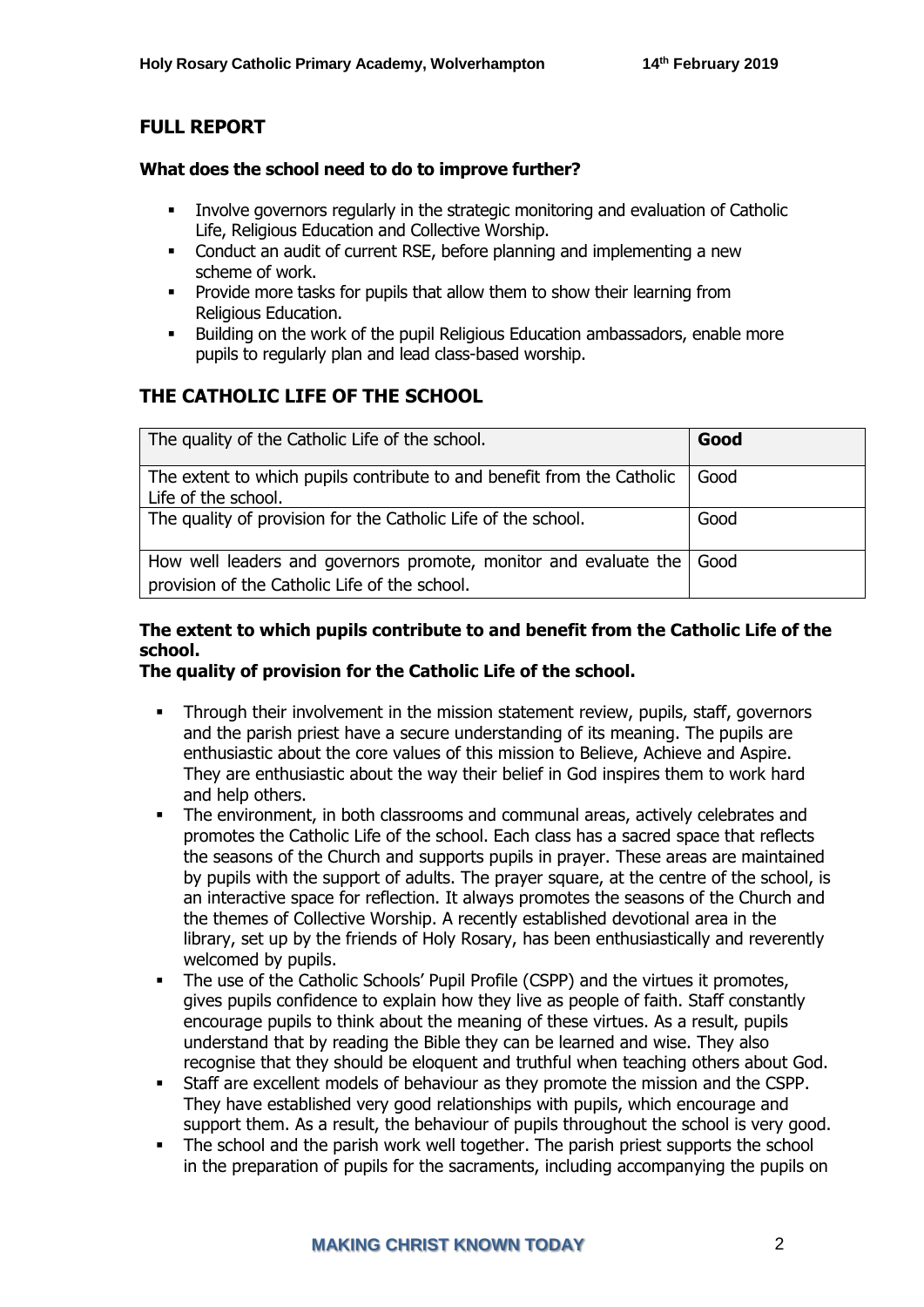#### **Holy Rosary Catholic Primary Academy, Wolverhampton 14th February 2019**

their annual retreat. Pupils value the parish priest's visits to the school to celebrate Mass, liturgies and to support their learning in Religious Education. Staff appreciate the support they receive from the priest through, for example, their attendance at the advent retreat. The school regularly attends parish Masses. Both school leaders and the parish priest are keen to increase the engagement of the parish and the school even further.

- Over the last year, there has been an increased focus on charitable outreach, which involves the participation of the whole school community. Funds have been raised for CAFOD, The Good Shepherd Centre and the parish appeal for the homeless during advent. The recently formed Mini Vinnies have already had an impact and are busy planning events to support charitable giving during Lent. Many pupils are able to explain that, as Christians, we are called by God to be compassionate and loving to others.
- Pupils have several ways to lead the Catholic Life of the school through the Religious Education ambassadors, the school council and the Mini Vinnies.
- The support of vulnerable pupils by all staff is a strength of the school. The use of Thrive, an emotional well-being programme, and Rainbows, to support a growing number of pupils, has helped to improve pupils' behaviour and access to learning.
- Regular vocation weeks (including a range of visiting speakers), work during Religious Education lessons and displays in the prayer square have meant that pupils have a very good understanding of vocation as a call from God. They recognise that there are different ways to live out their vocation, which all involve serving others.
- The provision for RSE requires improvement. It does not currently allow pupils to have a good understanding of this area of their personal development.
- Through the use of a focused week in the Summer term, pupils have a growing awareness of other faiths and religions. More regular lessons and events would improve this awareness even further.

### **How well leaders and governors promote, monitor and evaluate the provision of the Catholic Life of the school**.

- **•** Through the support of staff from the MAC and the growing responsibility undertaken by the head of school, the Catholic Life of the school has become a key priority for the school.
- Leaders have embedded a strategic monitoring schedule for Catholic Life that clearly identifies areas for scrutiny. Regular monitoring is accurately evaluated and leads to specific improvements. For example, monitoring of charitable outreach has resulted in increased fund raising and pupil led activity.
- Governors have a general understanding of the strengths and the areas that need developing in regard to Catholic Life. They receive regular updates from the head of school and a link governor visits school each term, where she takes part in a range of monitoring activities. However, their strategic involvement in self-evaluation should now become more rigorous and robust.
- Staff at all levels have received effective training to understand and improve Catholic Life. For example, all senior staff regularly attend diocesan section 48 training. In house training and the opportunity to attend a MAC staff retreat has been provided for all staff. Staff new to teaching in a Catholic school undergo induction training and ongoing support, which is well resourced.
- Pupils support the local community through their singing for the elderly at Christmas and their attendance at Remembrance Day services.
- Senior leaders have sought the views of parents and carers about the Catholic Life of the school. The numerous parents who spoke to the lead inspector were pleased with the school's spiritual and moral development of their children.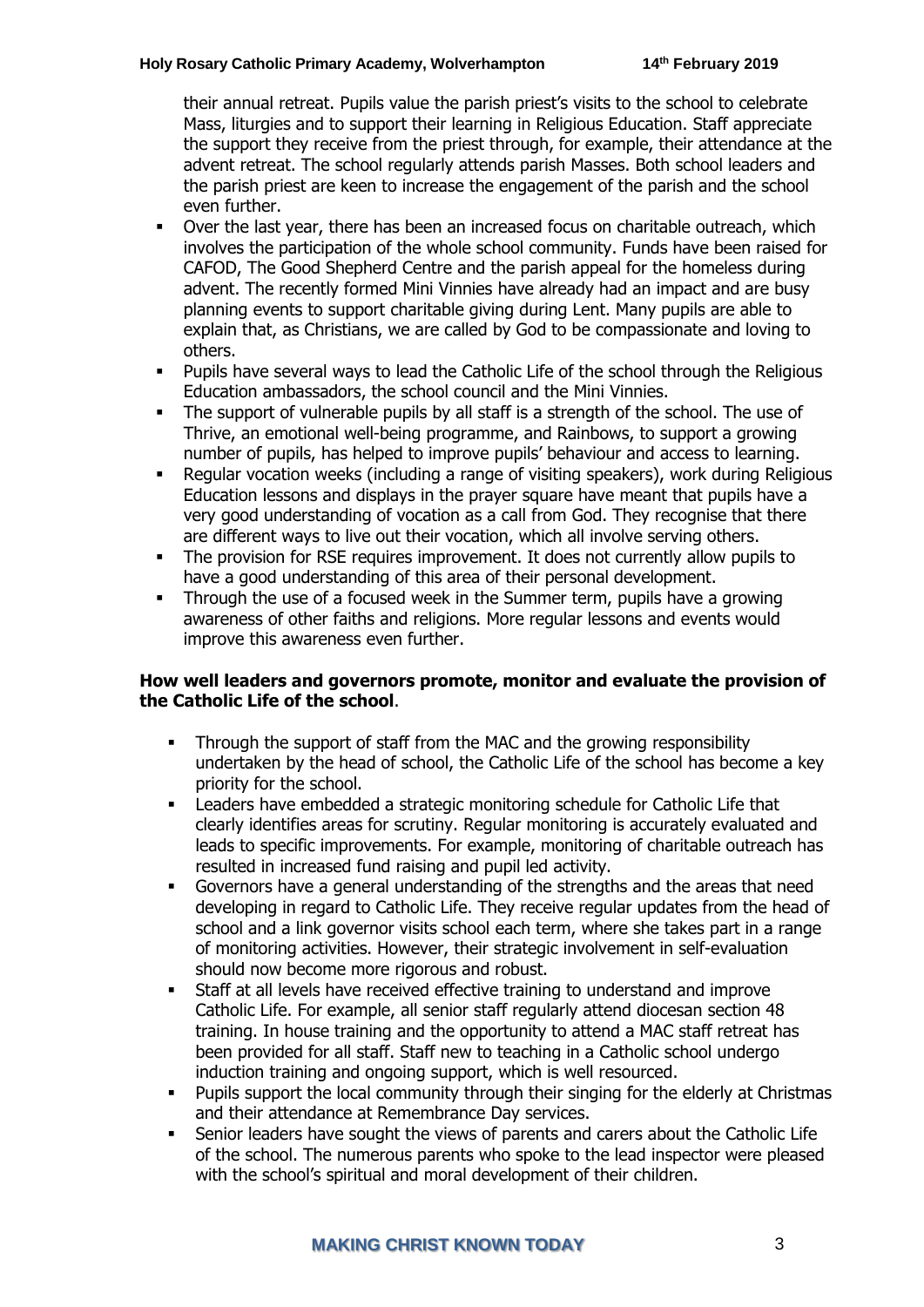#### **Holy Rosary Catholic Primary Academy, Wolverhampton 14th February 2019**

The school has worked with the diocese to implement the decisions of the Archbishop.

# **RELIGIOUS EDUCATION**

| The quality of Religious Education.                                                                    | Good |
|--------------------------------------------------------------------------------------------------------|------|
| How well pupils achieve and enjoy their learning in Religious Education.                               | Good |
| The quality of teaching, learning and assessment in Religious Education.                               | Good |
| How well leaders and governors promote, monitor and evaluate the<br>provision for Religious Education. | Good |

### **How well pupils achieve and enjoy their learning in Religious Education. The quality of teaching, learning and assessment in Religious Education.**

- Teachers plan effectively, using the diocesan scheme, Growing and Learning as People of God. They provide a range of activities for pupils, which includes the use of thinking skills, extended writing, art and drama. Pupils have the opportunity to work independently and collaboratively. As a result, there is a high engagement during lessons. One pupil explained to the inspector, "RE is the best!"
- Scripture plays a prominent part in many lessons. Consequently, pupils have a good understanding of many Bible stories and events. They are particularly knowledgeable about the miracles and parables found in the New Testament.
- **■** Many lessons include a time of quite prayer and reflection, which pupils appreciate and value.
- Although pupils enter the school with little or no knowledge of Religious Education, most pupils make good progress. A recent focus on pupils with special educational needs has led to an improvement in their progress and attainment. Consideration now needs to be given to providing even greater challenge for more able pupils.
- When asked their opinions about Religious Education, pupils told the inspectors how important it was because, "God is the centre of everything we do."
- During the inspection, pupils enthusiastically took part in class discussions and answered teachers' questions. These questions often encourage pupils to reflect on the meaning their learning has in their own lives. Questioning in upper key stage two particularly challenges pupils in their spiritual and theological thinking.
- Teachers' subject knowledge and expertise is mainly good. As a result, pupils have a good understanding of the Religious knowledge that they are learning.
- Although teachers provide a range of tasks for pupils to complete during lessons these could be further developed. This would allow pupils to show their learning from Religious Education (AT2) at a deeper level.
- **EXECT** Teachers plan tasks, using information from ongoing and end of unit assessments, which suit the needs of pupils well. However, this matching of tasks to pupils' abilities is stronger in key stage two.
- Additional adults are used very effectively to support pupils' learning. During the inspection, they were very active in all lessons. For example, the Year 6 higherlevel teaching assistant's expert questioning both supported and challenged pupils to make valuable contributions to a whole class discussion about saints.
- **•** In Year 1, the use of sticky notes provides an excellent way to record and assess pupils' knowledge and thoughts about their learning. This practice should be shared throughout the school.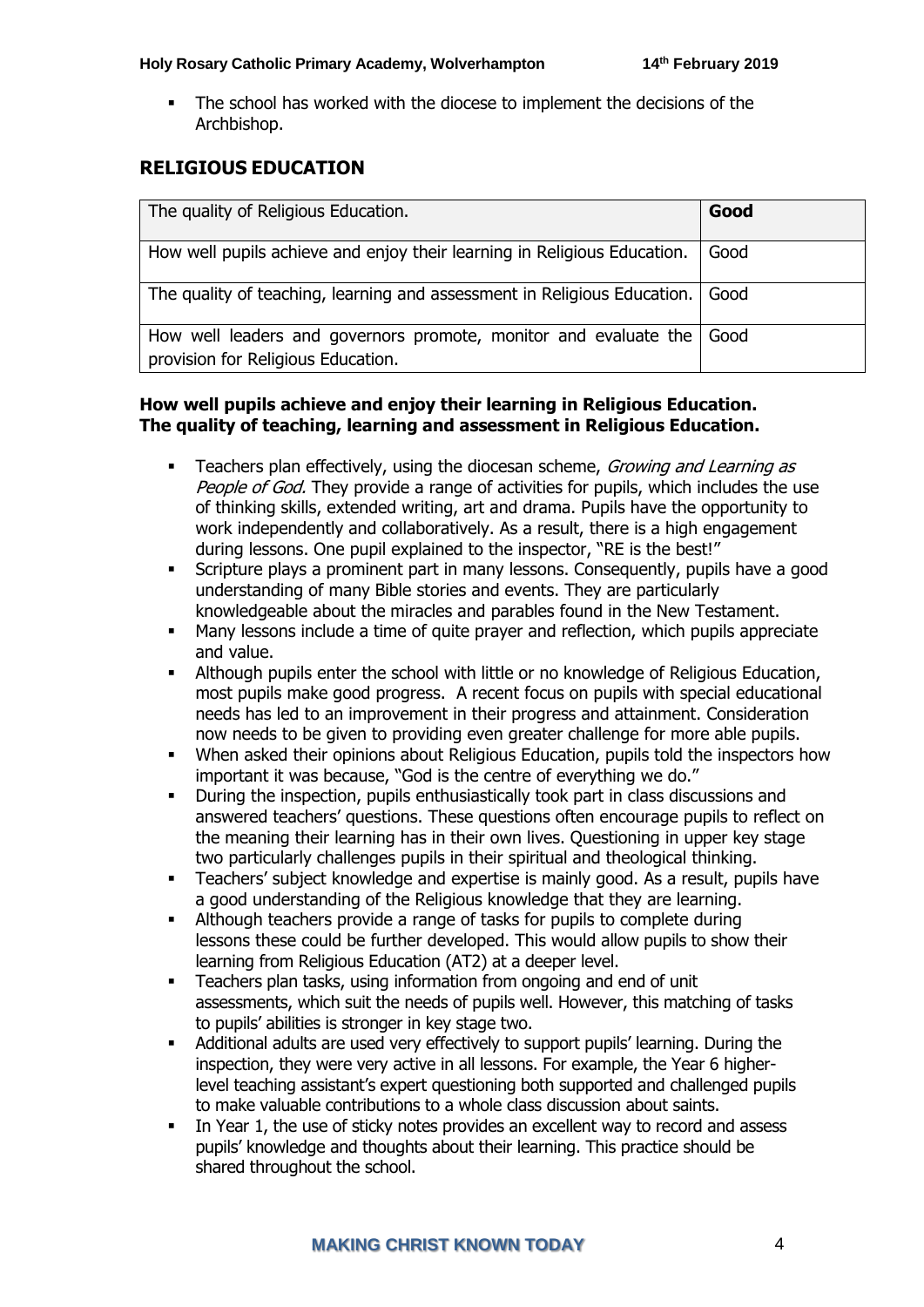- Teachers provide pupils with valuable written 'next steps' marking and oral feedback. Pupils recognise and appreciate how this marking gives them clear ways to improve and deepen their learning.
- The use of unit markers allows pupils to increasingly assess their own learning.
- Pupils' work is regularly shared with the school community. Each class has a relevant Religious Education display. Communal displays, in corridors and the hall, celebrate pupils' written and artistic work.

### **How well leaders and governors promote, monitor and evaluate the provision for Religious Education.**

- Leaders and governors ensure that Religious Education meets the requirements of the Bishops' Conference.
- Although Religious Education is given the required amount of curriculum time, in a few classes it is currently taught in one long lesson. Leaders are aware of the need to review this provision and ensure that all classes have two separate lessons each week.
- The Religious Education subject leader provides excellent leadership. She has a very clear and accurate vision about how to improve both teaching and learning. She is currently on secondment from another school in the MAC. Continuous ongoing development has been possible because she has worked closely with another permanent member of staff and the head of school. However, consideration should be given to appointing a permanent subject leader.
- The subject leader conducts well planned monitoring of Religious Education. Her thorough evaluation of this monitoring has led to meaningful improvements in teaching. For example, staff now routinely provide 'next steps' that match pupils' abilities and allow for reflection.
- **•** The training and support offered to staff has given them the skills and motivation necessary to improve teaching. This has included training about planning, assessment, unit markers and feedback. Staff have responded very positively to this professional development. As a result, all teachers have high expectations in Religious Education and teaching is mostly good.
- Teachers that are new to teaching Religious Education in a Catholic school have been given individual support and guidance. This support has been provided by the subject leader, other members of staff and through diocesan courses. This support should continue to be reviewed and adapted where necessary.
- Governors have a general understanding of the strengths and areas for development in Religious Education, which is informed by the head of school's and Religious Education subject leader's reports, as well as the regular link governor's visits to school.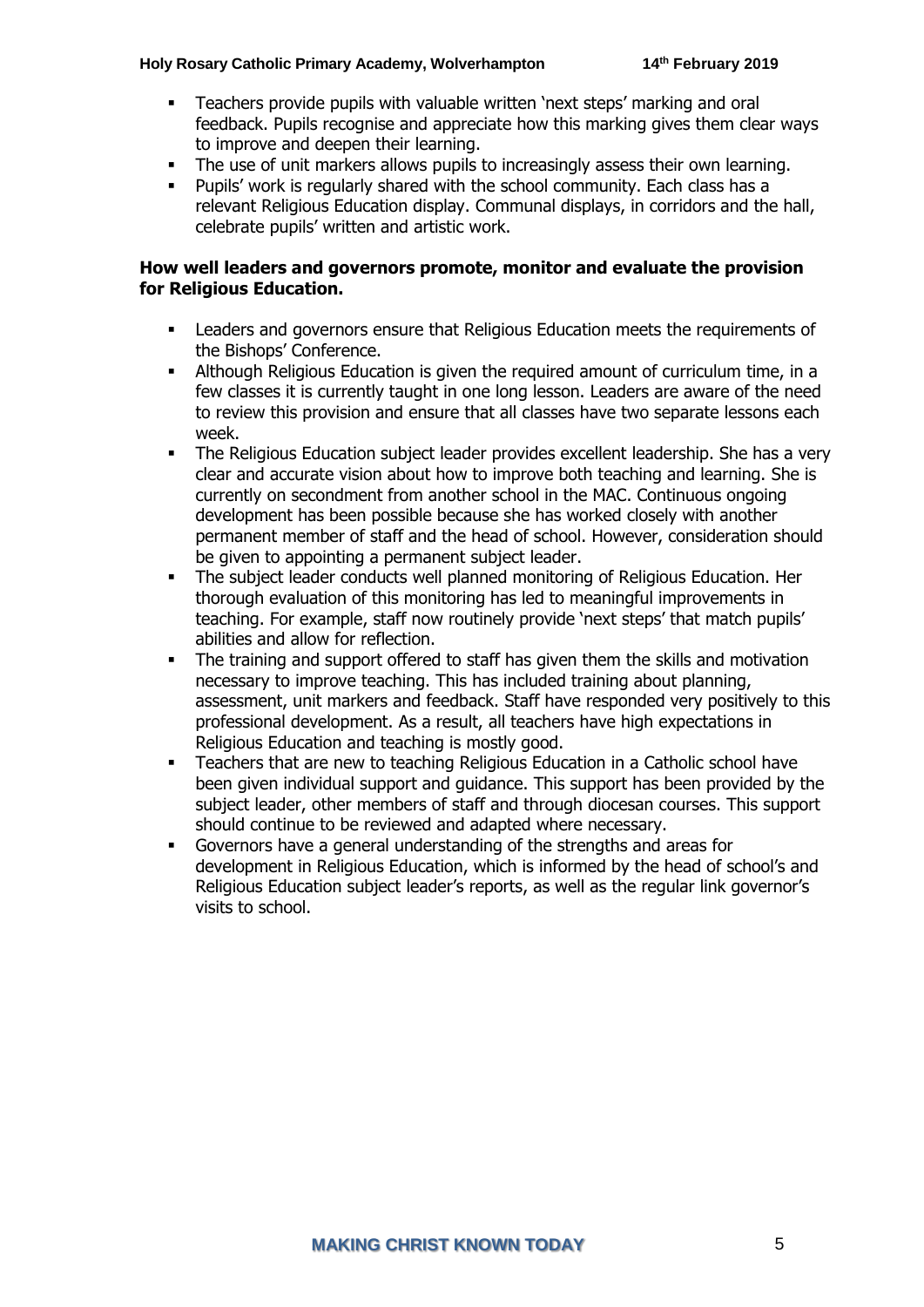### **COLLECTIVE WORSHIP**

| The quality of Collective Worship.                                                                    | Good |
|-------------------------------------------------------------------------------------------------------|------|
| How well pupils respond to and participate in the school's Collective<br>Worship.                     | Good |
| The quality of Collective Worship provided by the school.                                             | Good |
| How well leaders and governors promote, monitor and evaluate the<br>provision for Collective Worship. | Good |

### **How well pupils respond to and participate in the school's Collective Worship. The quality of Collective Worship provided by the school.**

- Collective Worship is an integral part of school life. Leaders have ensured that a daily rhythm of prayer is present in each class and that all forms of Collective Worship are planned as part of a yearly cycle. The theme of all worship reflects the liturgical seasons of the Church and the Catholic character of the school.
- For example, pupils take an active part in a May procession, harvest celebration, Remembrance Day service, advent, Christmas, lent and Easter liturgies. In addition, members of the parish, who are also governors, visit the school during the months of May and October to lead pupils in praying the rosary.
- **■** Mass or age appropriate liturgies are provided each week and on holy days of obligation by the parish priest. The pupils' responses during Mass have developed well over the last year. They are now able to respond with confidence and sincerity.
- Pupils sing with enthusiasm at Mass and all forms of Collective Worship. The use of appropriate reflective music, as pupils enter and leave times of prayer, also adds to the prayerful atmosphere.
- **•** The parish priest has provided training for altar servers for pupils. Consequently, pupils are able to serve at school and parish Masses with confidence and skill.
- A recent focus on teaching age appropriate traditional prayers has increased pupils' knowledge and understanding. The use of these prayers should now develop beyond the classroom into whole school worship.
- Pupils take part in a variety of styles of prayer including 3-minute retreats, traditional prayers and silent reflection. Although they have the opportunity to write their own prayers and use them during worship, they rarely have the opportunity to take part in spontaneous prayer. They are now eager to participate in this form of prayer.
- All staff act as excellent role models to pupils during acts of worship. Their participation in prayers, singing and actions encourages pupils. As a result, pupils take part in all forms of worship with reverence and are keen to participate. They value times of prayer. One pupil explained to the inspectors, "It is important to talk to God and to listen to him."
- There are currently limited opportunities for pupils to attend voluntary acts of worship beyond attendance at parish Sunday school Masses.
- The environment of the school supports its prayer life. Each class has its own prayer monitors who maintain a reverent and liturgically correct prayer space. Pupils take great pride in this responsibility.
- Older pupils who are Religious ambassadors take a lead role in planning and delivering class based Collective Worship. They also provide the prayer intentions for whole school worship. They are confident and expert in providing meaningful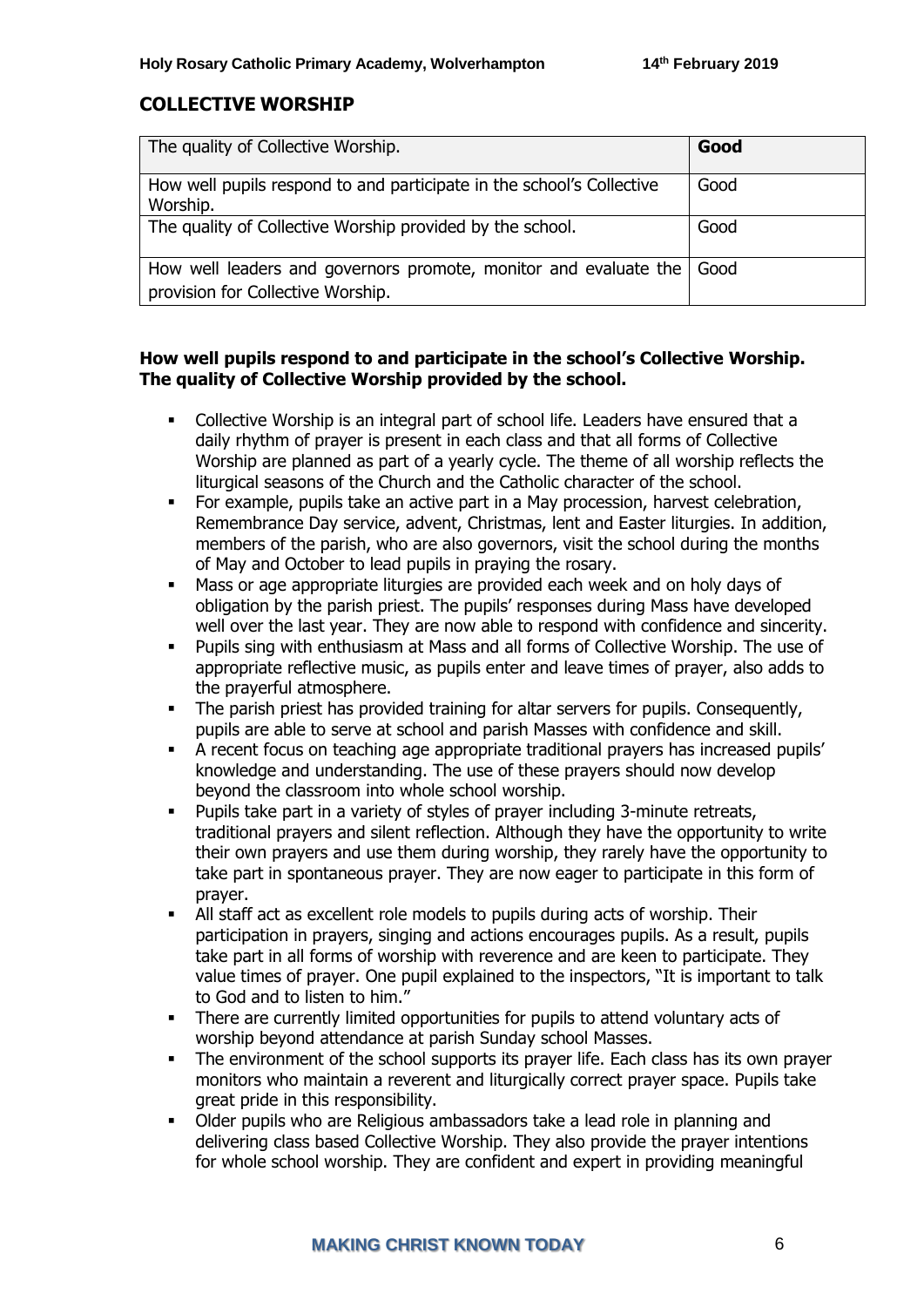#### **Holy Rosary Catholic Primary Academy, Wolverhampton 14th February 2019**

times of prayer that are valued by other pupils. More pupils should now be given opportunities to plan and deliver this quality of worship.

- All pupils, even the very youngest, can confidently and enthusiastically describe the best conditions for prayer. These include, starting with the sign of the cross, being still and quiet and sitting in a circle around the candle.
- Members of the parish, parents and carers are able to attend Mass and some whole school worship. These events are advertised clearly through the school's website and newsletter. All the parents who spoke to the inspector felt very welcome to attend these services and valued how the school taught their children to pray. One mother fondly described how her daughter would offer to pray for her when she arrived home tired from work.

#### **How well leaders and governors promote, monitor and evaluate the provision for Collective Worship.**

- **EXECT** Leaders are able to plan and deliver worship that is not only clearly understood and enjoyed by pupils but which also develops them spiritually. Scripture is used routinely during this worship, where it is given great importance and reverence.
- Collective Worship is regularly monitored and evaluated. The opinions of staff and pupils have been considered when planning improvements, which has led to its increased frequency and quality.
- To support staff in the delivery of effective classroom Collective Worship, leaders have provided staff with regular training and effective resources.
- Staff have the opportunity to pray together at briefing meetings and at MAC retreats. These events have helped staff to grow in confidence to support pupils in leading prayer and in their own abilities to lead staff prayers.

| Unique reference number                                                                  | 141783                                       |  |
|------------------------------------------------------------------------------------------|----------------------------------------------|--|
| Local authority                                                                          | Wolverhampton                                |  |
| This inspection was carried out under canon 806 of Canon Law and under Section 48 of the |                                              |  |
| 2005 Education Act.                                                                      |                                              |  |
| Type of school                                                                           | Primary                                      |  |
| School category                                                                          | Academy                                      |  |
| Age range                                                                                | 4-11 years                                   |  |
| Gender of pupils                                                                         | Mixed                                        |  |
| Number of pupils on roll                                                                 | 198                                          |  |
| Appropriate authority                                                                    | The board of directors                       |  |
| Chair of local academy committee                                                         | Angela Walker                                |  |
| Head of school                                                                           | Adam Jewkes                                  |  |
| Telephone number                                                                         | 01902 878440                                 |  |
| Website address                                                                          | www.holyrosaryprimary.co.uk                  |  |
| Email address                                                                            | holyrosaryprimaryschool@wolverhampton.gov.uk |  |
| Date of previous inspection                                                              | 8 <sup>th</sup> March 2016                   |  |

### **SCHOOL DETAILS**